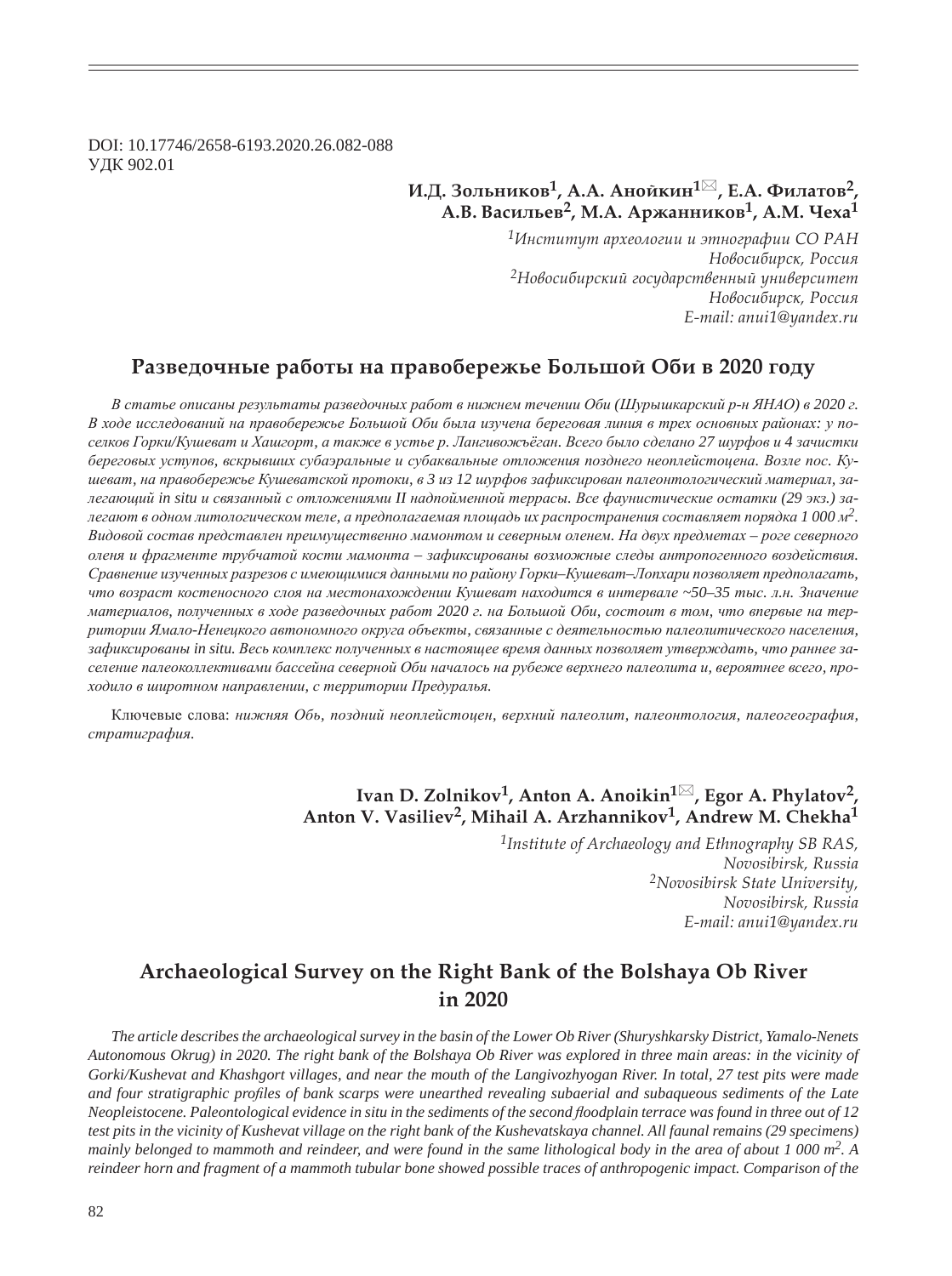*sections with available data from the Gorki-Kushevat-Lophari area makes it possible to suggest that the age of the Kushevat layer was ca 50–35 kyr BP. Thus, material evidence associated with the Paleolithic population was found for the first time in situ so far in the north, on the Bolshaya Ob River, in 2020. New evidence suggests that the early paleomigration to the Northern Ob River basin from the Urals began in the Upper Paleolithic in the latitudinal direction.*

Keywords: *Lower Ob River, Late Neopleistocene, Upper Paleolithic, paleontology, paleogeography, stratigraphy.*

В 2020 г. Нижнеобским палеолитическим отрядом ИАЭТ СО РАН проводились разведочные работы с целью обнаружения археологических объектов палеолитического времени в бассейне нижней Оби. Основными районами исследований являлись участки коренного берега Большой (восточный рукав) и Малой (западный рукав) Оби, а также нижнее течение притоков второго порядка (реки Сыня, Лангивожъёган, Хашгорт и др.). Все разведочные работы проходили в пределах административных границ Шурышкарского р-на Ямало-Ненецкого автономного округа (рис. 1).

На правобережье Большой Оби основное внимание было уделено отрезку реки между поселками Горки и Хашгорт. В районе пос. Горки, кроме визуального осмотра бечевника Оби и естественных обнажений на Горкинском мысу, производилась шурфовка участка правого берега Кушеватской протоки, в районе пос. Кушеват, находящегося в 5 км к востоку от пос. Горки (рис. 2).

Основанием выбора места для шурфовки послужило наличие на этом участке мысов южной экспозиции, образованных серией небольших речек/ ручьев, рассекающих берег широкими и короткими долинами. Ранее в ходе рекогносцировочных работ 2019 г. [Анойкин, 2020] на этом участке, на береговом мысу левого берега одного из таких водотоков, впадающего в протоку на территории поселка, были заложены два шурфа, не показавшие наличие археологического и палеонтологического материала. В 2020 г. работы были перенесены на противоположный берег устьевой части этой речки, также имеющий вид высокого и широкого мыса. Здесь была заложена серия из 12 шурфов, перекрывших территорию общей площадью

Рис. 1. Основной район разведочных ра- $6$ от 2020 г.

 $\sim$ 10 000 м<sup>2</sup>. Результаты шурфовочных работ подтвердили предположение, сделанное ранее на основе наличия подъемного остеологического материала на бечевнике и изучения локальной геологической ситуации, что размывом речки частично разрушен костеносный слой на границе субаэрального и аллювиального ярусов II надпойменной террасы. Стратифицированный палеонтологический материал был выявлен в шурфах 7, 10 и 12 (рис. 2).

Стратиграфическая ситуация во всех шурфах примерно одинакова и в основном отличается мошностью субаэрального комплекса и строением су-

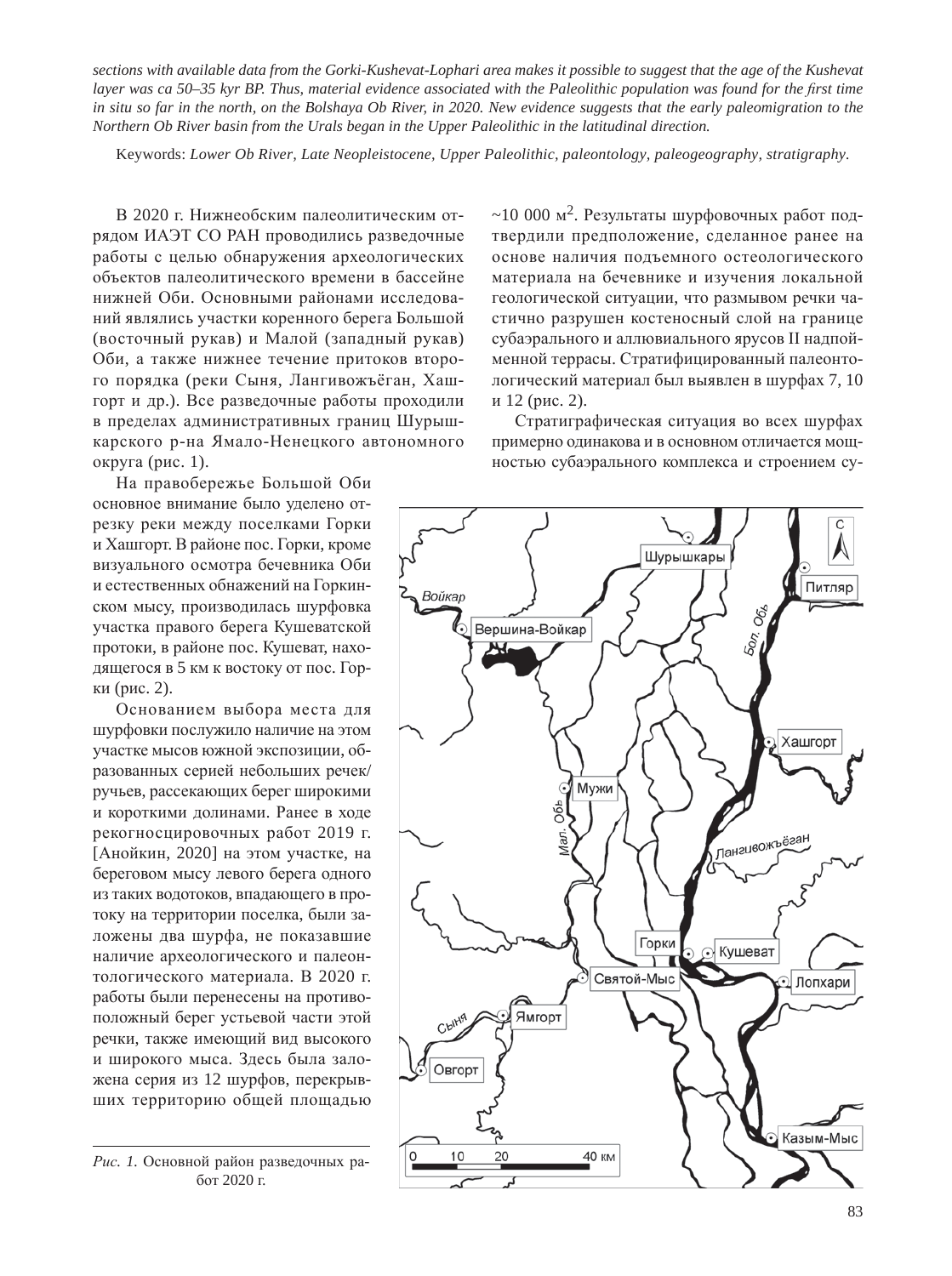



*а* – шурфы 2019 г.; *б* – шурфы 2020 г. без палеонтологического материала; *в* – шурфы 2020 г. с палеонтологическим материалом; *г* – предполагаемые границы распространения костеносного слоя;  $\partial$  – подъемный археологический материал;  $e$  – подъемный палеонтологический материал.

баквальных отложений аллювиального генезиса. Примером такой стратиграфической ситуации, характерной для большинства шурфов, может служить строение разреза на шурфе 12 ( $2 \times 1$  м, высота над бровкой бечевника – 7,4 м), из которого была получена наиболее многочисленная коллекция фаунистических остатков. Описание приводится сверху вниз (рис. 3, *а*, *б*).

Слой 1. Современная лесная почва. Мощность –  $0.1 m$ .

Слой 2. Светло-серый с бурым оттенком песок, алевритовый тонко-мелко параллельно слоистый. Субаэральный покров преимущественно перфляционно-делювиальный. Мощность - 0,5-0,6 м.

Слой 3. Серый с табачным оттенком алеврит, неслоистый, с редкими мелкими линзами светлосерого мелкозернистого песка. Субаэральный покров преимущественно суперфляционный. Мощ- $HOCTB - 2,1–2,3$  м.

Слой 4 (рис. 3, *в*). Переслаивание мелко-среднее светло-серого и рыжего песка с серым табачного оттенка алевритом, алевропеском. Местами в песке наблюдается косая слойчатость. Слоистость деформирована солифлюкцией. Прибрежный аллювий маленькой реки. Слой содержит палеонтологический материал (рис. 3, *г*). Мощность – 0,3–0,4 м.

Слой 5 (рис. 3, *в*). Светло-серый хорошо промытый мелко-среднезернистый песок, параллельно субгоризонтально слоистый. Русловый аллювий большой реки, побочневая фация. Видимая мощность – до 0,2 м.

Более сложная ситуация была зафиксирована на шурфе 10 (2  $\times$  1 м, высота над бровкой бечевника – 8,3 м). В южной стенке от бровки шурфа сверху вниз прослежены следующие отложения.

Слой 1. Современная лесная почва. Мощность –  $0,2 \text{ M}.$ 

Слой 2. Светло-бурый песчаный алеврит с тонко-мелкой нечетко проявленной параллельной пологоволнистой слоистостью. Субаэральный покров преимущественно суперфляционно-делювиальный. Мощность – 0,3 м.

Слой 3. Светло-бурый алеврит с тонко-мелкой нечетко проявленной параллельной пологоволнистой слоистостью, солифлюкционно деформированной. Субаэральный покров суперфляционно-делювиально-солифлюкционный. Мощность – 0,5 м.

Слой 4. Белесый песок мелкозернистый, интенсивно солифлюкционно деформированный. Мощность – 0,1–0,4 м.

Слой 5. Светло-серый хорошо промытый мелко-среднезернистый песок с параллельной слоистостью, деформированной солифлюкцией. Рус-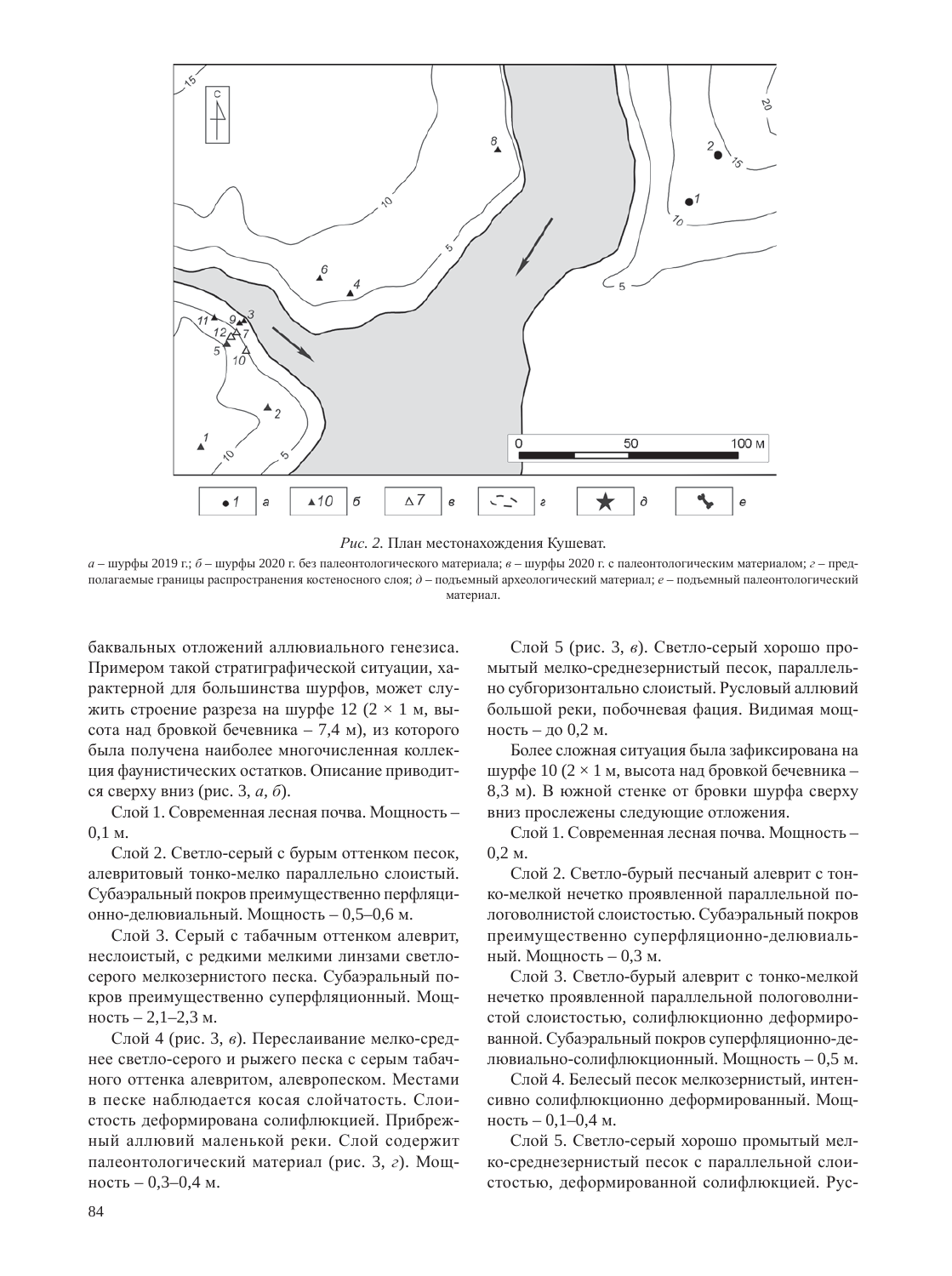

*Рис. 3.* Стратиграфический разрез (*a*), фотография (б) и фрагмент (отложения слоев 4 и 5) (*в*) северной стенки шурфа 12 на местонахождении Кушеват, а также условия залегания палеонтологического материала в слое 4 (*г*).  $1$  – современная почва;  $2$  – алеврит;  $3$ ,  $4$  – песок;  $5$  – слоистость;  $6$  – палеонтологический материал;  $7$  – литологические слои.

ловый аллювий большой реки, побочневая фация. Мощность – 0,4–0,9 м.

Слой 6. Светло-серый мелко-среднезернистый хорошо промытый песок, переслаивающийся с ржавым песком и серым алевропеском. Слоистость деформирована солифлюкцией. Прибрежный аллювий небольшой речки. Мощность -1,0–1,1 м. В слое присутствует палеонтологический материал.

Слой 7. Светло-серый мелко-среднезернистый хорошо промытый песок с тонкой субгоризонтальной слоистостью. Русловый аллювий прибрежной отмели большой реки. Видимая мощность – до 0,2 м.

Несмотря на определенные стратиграфические различия фаунистический материал во всех шурфах, где он зафиксирован, связан с одним литологическим телом. Это позволяет предполагать, что общая площадь участка с костным материалом, залегающим *in situ*, составляет порядка 1 000 м<sup>2</sup>. Общее количество остеологических остатков, обнаруженных на местонахождении Кушеват в стратифицированном залегании, составляет 29 экз. Видовой состав представлен мамонтом, северным оленем и одной костью бизона или овцебыка. Таким образом, фаунистический комплекс местонахождения демонстрирует небольшое видовое разнообразие, где основными видами являются северный олень и мамонт.

По результатам визуального осмотра палеонтологических материалов специалистами лаборатории палеотехнологий на базе научно-образовательного центра «Новая археология» Гуманитарного института Новосибирского государственного университета было сделано предварительное заключение о наличии возможных следов антропогенного воздействия на двух предметах – роге северного оленя и фрагменте трубчатой кости мамонта. В настоящее время эти материалы находятся на стадии исследования. Результатов радиоуглеродного датирования фаунистических остатков пока нет, однако сравнение изученных разрезов с имеющимися данными по району Горки-Кушеват-Лопхари, включая серию радиоуглеродных дат [Зольников и др. (в печати)], позволяет предполагать, что возраст костеносного слоя на местонахождении Кушеват находится в интервале ~50–35 тыс. л.н.

Следующим районом работ, расположенным ниже по течению Большой Оби, являлась устьевая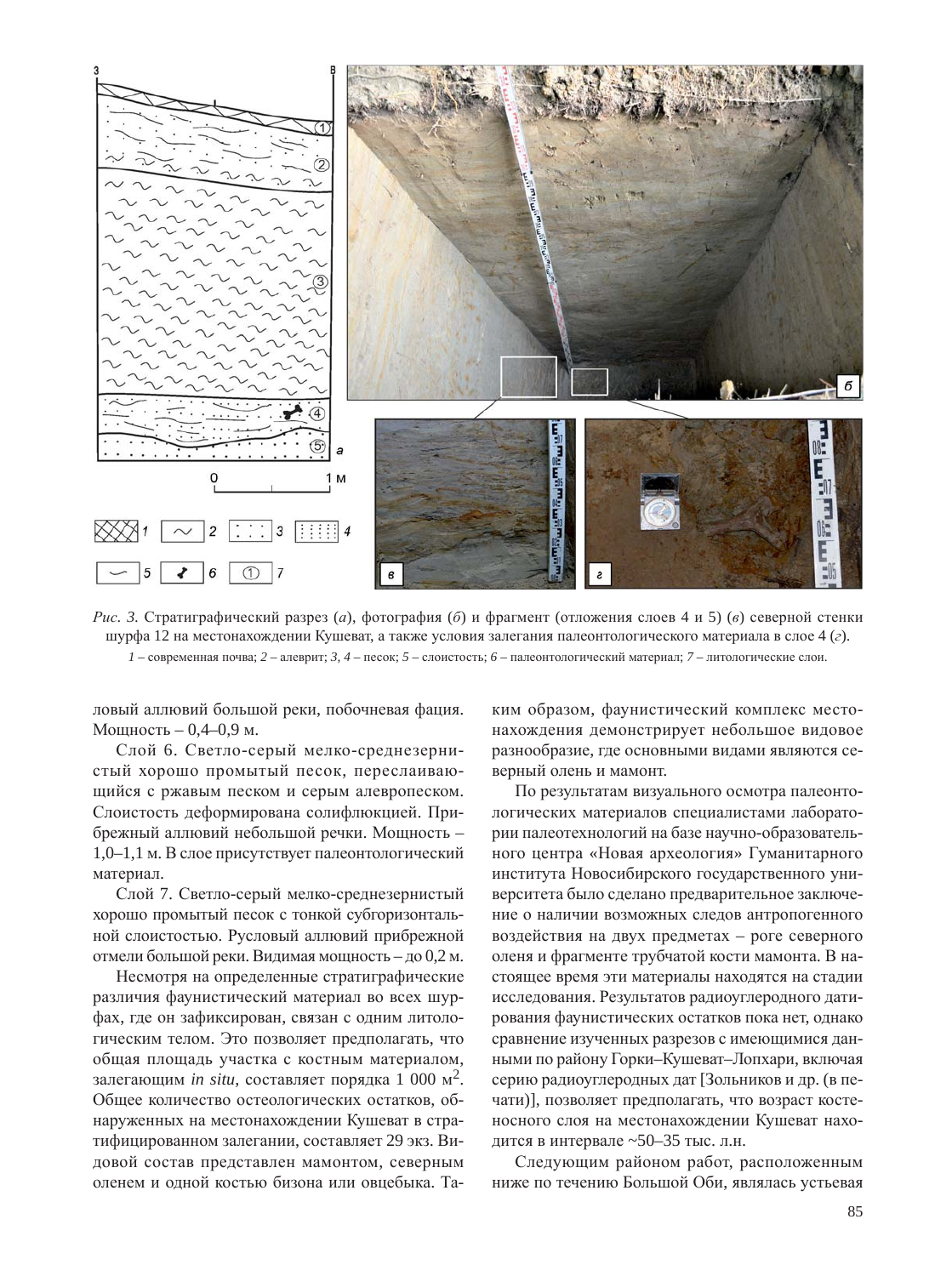часть р. Лангивожъёган (правый приток). Участок шурфовки находится на правом берегу реки в 1 км от устья. Лангивожъёган здесь делает петлю, оконтуривая своим руслом мыс южной экспозиции. Рядом с береговым обнажением лежит современный лог, около которого были найдены кости мамонта и шерстистого носорога. В районе лога и в 60 м от него выше по реке было поставлено две зачистки от бровки, а также заложено шесть шурфов вдоль тальвега.

По итогам работ получена следующая принципиальная последовательность слагающих берег отложений (снизу вверх, от бровки бечевника, мощность не указана, т.к. отличается на разных участках вскрытия): тазовская морена (пескоалевропелит с галькой и валунами); аллювий первого верхнечетвертичного межледниковья (светло-серые до белых хорошо промытые среднезернистые пески с косой и параллельной слоистостью аллювиального типа); озерно-ледниковые варвиты первого верхненеоплейстоценового оледенения (параллельное переслаивание алевропелитов, алевропесков, песков); субаэральный покров (эоловые и делювиальные пески и алевропески с редкими тонкими криогенными клиньями до 1,5 м глубиной). В ходе работ на шурфе 2 в отложениях овражно-балочного солифлюксия в верхней части разреза был зафиксирован фрагмент лопатки мамонта в переотложенном состоянии.

Геолого-геоморфологические данные показали, что лог наследует палеоовраг, который был заложен врезом при спуске ледниково-подпрудного озера, существовавшего внутри долины Оби. После этого вплоть до современности овраг периодически запаковывался и вновь вскрывался под воздействием овражно-балочных процессов.

В результате этих наблюдений было выдвинуто предположение о вымывании современными водами из отложений субаэрального комплекса палеофаунистического материала и переносе его к устью оврага. Расчистки овражных бортов здесь и на других участках показали, что овраги, выраженные в рельефе, как правило, не случайны и закладываются по еще более древним ложбинам, неоднократно запаковывавшимся и вновь вскрывавшимся. Таким образом, история формирования этих локальных современных форм рельефа является гораздо более древней, чем это представлялось ранее. Именно к таким приустьевым участкам часто приурочены скопления мегафауны на прирусловых отмелях.

Еще одним участком, где производился визуальный осмотр и шурфовка неоплейстоценовых отложений, были окрестности пос. Хашгорт и устьевая часть одноименной реки (правый приток Большой Оби).

Здесь было заложено шесть шурфов, перекрывающих площадь ок. 5 000 м<sup>2</sup> и расположенных вдоль бровки II надпойменной террасы, имеющей южную экспозицию. Шурфами были вскрыты субаэральные и субаквальные отложения на глубину до 3,6 м. Археологического материала и фаунистических остатков при работах обнаружено не было. Все полученные разрезы имеют схожее строение.

Наиболее полный разрез был получен в шурфе 4, которым сверху вниз были вскрыты следующие отложения.

Слой 1. Темно-серый до черного гумус. Паханая залежь. Мощность – 0,3 м.

Слой 2. Светло-серый с палевым оттенком, алевритовый мелкозернистый песок неслоистый. Субаэральный покров эолово-солифлюкционный. Мощность – 0,8 м.

Слой 3. Серый мелкозернистый песок с рыжим ожелезнением в полошве толшиной 2 см. Мелкие точки гумусового детрита (1–2 мм). Палеопочва со смытым гумусовым горизонтом. Мощность – 0,1 м.

Слой 4. Светло-серый с палево-бурым оттенком и рыжими пятнами, полосами ожелезнения мелкозернистый алевритовый песок, неслоистый. Субаэральный покров эолово-солифлюкционный. Мощность  $-2,1$  м.

Слой 5. Светло-серый до белого хорошо промытый мелко-среднезернистый песок, параллельно субгоризонтально слоистый. Верхний контакт наклонный, резкий, дефляционный, срезает слоистость слоя. Аллювий большой реки. Видимая мощность – до 0,2 м.

Серией шурфов 2020 г. в районе Хашгорта вскрыт субаэральный ярус второй надпойменной террасы Оби на всю глубину залегания. Отсутствие в отложениях археологического и палеонтологического материала, по всей вероятности, обусловлено тем, что мыс южной экспозиции на протяжении долгого времени подмывался речными водами. Соответственно, наиболее перспективные в археологическом плане участки палеоберега, заселенные в период 50–30 тыс. л.н., в настоящее время уничтожены волноприбойной деятельностью. Подобная ситуация наблюдается, например, в районе пос. Лопхари, где за последние 50 лет в результате эрозии высокий берег отступил на несколько десятков метров, а фаунистический материал неоплейстоценового возраста, долгое время собиравшийся местными жителями на участках размыва, теперь здесь не фиксируется.

В 2020 г. Нижнеобским палеолитическим отрядом ИАЭТ СО РАН на Большой Оби открыто новое стратифицированное местонахождение неоплейстоценовой фауны - Кушеват. Среди обнаруженного здесь фаунистического материала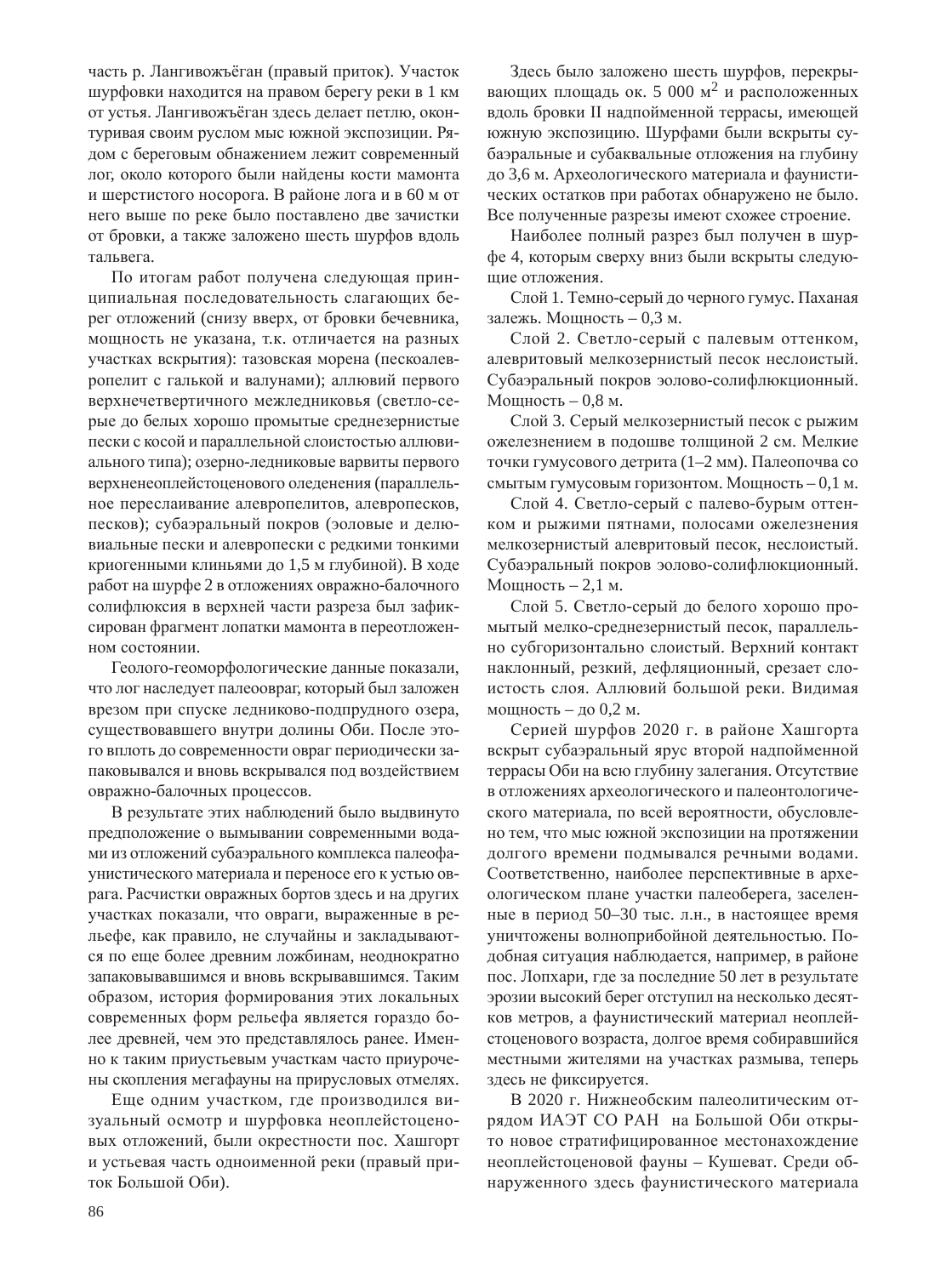так же в стратифицированном залегании зафиксированы две кости с признаками искусственного воздействия (рог оленя и трубчатая кость мамонта). Естественно-научные данные позволяют предварительно датировать их временным интервалом  $~50-35$  тыс. л.н. Возможно, раскопочные работы на этом местонахождении, запланированные в следующем году, позволят получить археологический материал в той же позиции. Если эти данные подтвердятся в результате трасологических или археологических изысканий, то материалы местонахождения Кушеват позволят существенно удревнить дату первого появления человека на нижней Оби и переместить границу верхнепалеолитической колонизации этой территории на 300 км севернее относительно известной в настоящее время (стоянка Комудваны, XMAO). При этом стоит отметить, что в фаунистической коллекции Кушевата доминирующее положение занимает северный олень, что отличает его от «мамонтовых» комплексов Комудваны и Луговское [Макаров, Резвый, Горелик, 2018; Зенин и др., 2006].

Результаты работ последних лет позволяют сделать предположение о том, что на территории северной Оби в позднем неоплейстоцене было две волны колонизации. Свидетельствами заселения бассейна нижней Оби на рубеже неоплейстоцена и голоцена служат стоянки Луговское и Комудваны. Более раннее заселение пока не подтверждается прямыми фактами, однако несомненным аргументом в пользу его существования могут стать результаты изучения местонахождения Кушеват, открытого в 2020 г., если подтвердится предполагаемый позднеплейстоценовый возраст костеносного слоя и наличие следов антропогенного воздействия на некоторых костях. Учитывая, что присутствие древнего человека на ранних стадиях верхнего палеолита уже доказано для территории Республики Коми, Красноярского края и Якутии, обнаружение его следов на нижней Оби в это же время не представляется чем-то невозможным. Особое значение материалов местонахождения Кушеват состоит в том, что впервые на территории Ямало-Ненецкого автономного округа объекты палеолитического возраста зафиксированы не в поверхностном залегании, а *in situ*. Весь комплекс полученных в настоящее время данных, включая предварительные результаты, позволяет утверждать, что раннее заселение палеоколлективами бассейна северной Оби началось на рубеже верхнего палеолита и, вероятнее всего, проходило в широтном направлении, с территории Предуралья. Его возможность определялась наличием сквозных долин в Уральских горах [Зольников и др., 2020], благоприятными палеоклиматическими обстановками в северных

широтах, наличием здесь пригодных для освоения палеоландшафтов, а также многочисленной и достаточно разнообразной фауной, представленной всеми основными видами мамонтового комплекса.

### **Благодарности**

Экспедиционные исследования выполнены при финансовой поддержке Российского научного фонда грант № 19-78-20002 «Геохронология и палеогеография долины Нижней Оби позднего плейстоцена в контексте ее заселения палеолитическим человеком». Лабораторные исследования археологических материалов проведены в рамках выполнения проекта НИР № 0329-2019-0001 «Заселение первобытным человеком Северной Азии: культурный и экологический контекст».

#### Список литературы

Анойкин А.А. Отчет в ОПИ. О проведении археологических полевых работ (археологических разведок) в бассейне Нижней Оби в пределах Шурышкарского, Приуральского районов Ямало-Ненецкого автономного округа в 2019 году. – Новосибирск, 2020. – 138 с. (рукопись).

Зенин В.Н., Лещинский С.В., Золотарев К.В., Грутес П.М., Надо М.-Х. Геоархеология и особенности материальной культуры палеолитического местонахождения Луговское // Археология, этнография и антропология Евразии. – 2006. – № 1 (25). – С. 41–53.

Зольников И.Д., Анойкин А.А., Макаров С.С., Постнов А.В., Резвый А.С., Глушкова Н.В., Быч**ков Д.А., Тупахин Д.С., Выборнов А.В.** О возможных путях миграций человека на территорию Нижнего Приобья в каменном веке // Stratum Plus. – 2020. –  $\mathbb{N}$  1. – C. 137-146.

Зольников И.Д., Анойкин А.А., Рендю В., Фила-**ТОВ Е.А., Макаров С.С., Резвый А.С., Постнов А.В.,** Брусницына А.Г., Васильев А.В., Выборнов А.В., Ар-**Жанников М.А., Зоткина Л.В.** Человек и мамонтовая фауна на севере Оби в позднем неоплейстоцене // Stratum  $Plus. - (B$  печати).

**Макаров С.С., Резвый А.С., Горелик В.И.** Местонахождение Комудваны – новый палеонтолого-археологический памятник Западно-Сибирской равнины // Эволюция жизни на Земле: мат-лы V Междунар. симп. / отв. ред. В.М. Подобина. – Томск: Изд-во Том. гос. ун-та, 2018. – C. 215–217.

### **References**

**Anoikin A.A.** Otchet v OPI. O provedenii arkheologicheskikh polevykh rabot (arkheologicheskikh razvedok v basseine Nizhnei Obi v predelakh